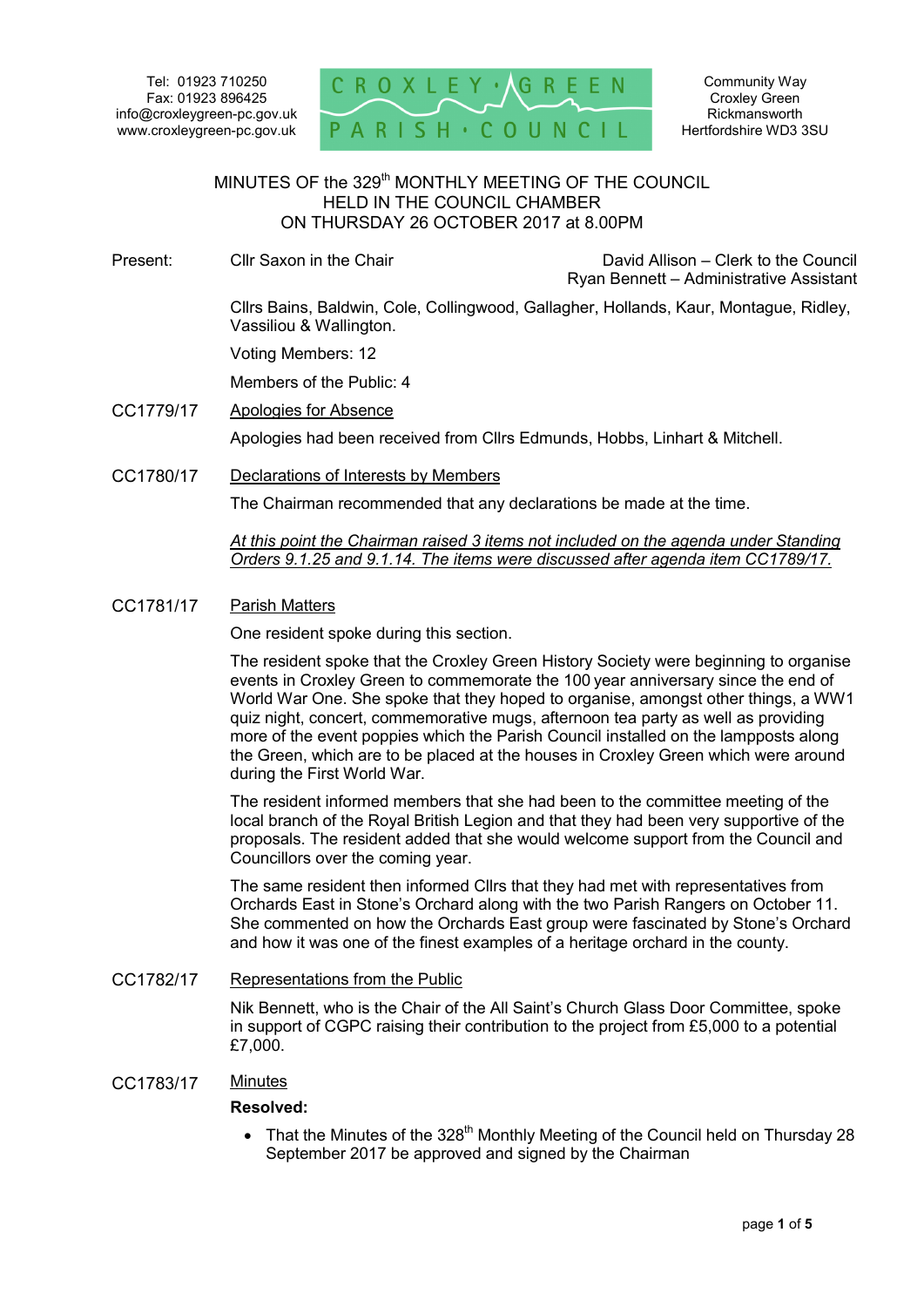# CC1784/17 Matters Arising

The Chairman asked whether the Rangers had noticed any of the problems which had be brought to Cllrs attention at the previous Council meeting in regards to larger birds forcing their way into the bird-boxes to prey on smaller species. The Clerk informed members that nothing further had been brought to his attention.

A Cllr asked whether the Freedom of Information Act request had been submitted to Transport for London in relation to the costs so far incurred with the delayed Metropolitan Line Extension. The Clerk informed the Cllr that the request had not, at present, been sent.

*[Post Meeting Note: The request has now been submitted to Transport for London]* 

#### CC1785/17 Committee Reports

CC1785.1/17 Environment and Amenity Committee held on Tuesday 4 July 2017

#### **Resolved:**

• That the Minutes of the Environment & Amenity Committee meeting held on Tuesday 5 September 2017 be adopted as a report of the meeting.

### CC1785.2/17 Any matters arising

There were no matters arising.

CC1785.3/17 Planning and Development Committee held on Wednesday 6 & 20 September 2017

### **Resolved:**

• That the Minutes of the Planning and Development Committee meetings held on Wednesday 6 & 20 September 2017 be adopted as report of the meeting.

### CC1785.4/17 Any matters arising

There were no matters arising.

CC1785.5/17 Finance and Administration Committee held on Thursday 14 September 2017

#### **Resolved:**

• That the Minutes of the Finance & Administration Committee meeting of Thursday 14 September 2017 be adopted as a report of the meeting.

# CC1785.6/17 Any matters arising

There were no matters arising.

### CC1786/17 Citizen's Advice Bureau

The Chairman introduced this item and asked the Clerk to elaborate. The Clerk informed members that between July and September 5 people had used the Citizen's Advice Bureau service at the Library. He added that the July session did not take place as the advisor had sprained her ankle at the last minute and could not make it to the Library.

CC1786.1/17 To ratify the recommendations from the Finance & Administration Committee that a grant to the Citizens Advice Bureau for £275 be awarded under the provisions of the Local Government Act 1972 s 142(2A) to offer a citizens advice service from the Parish Council's offices.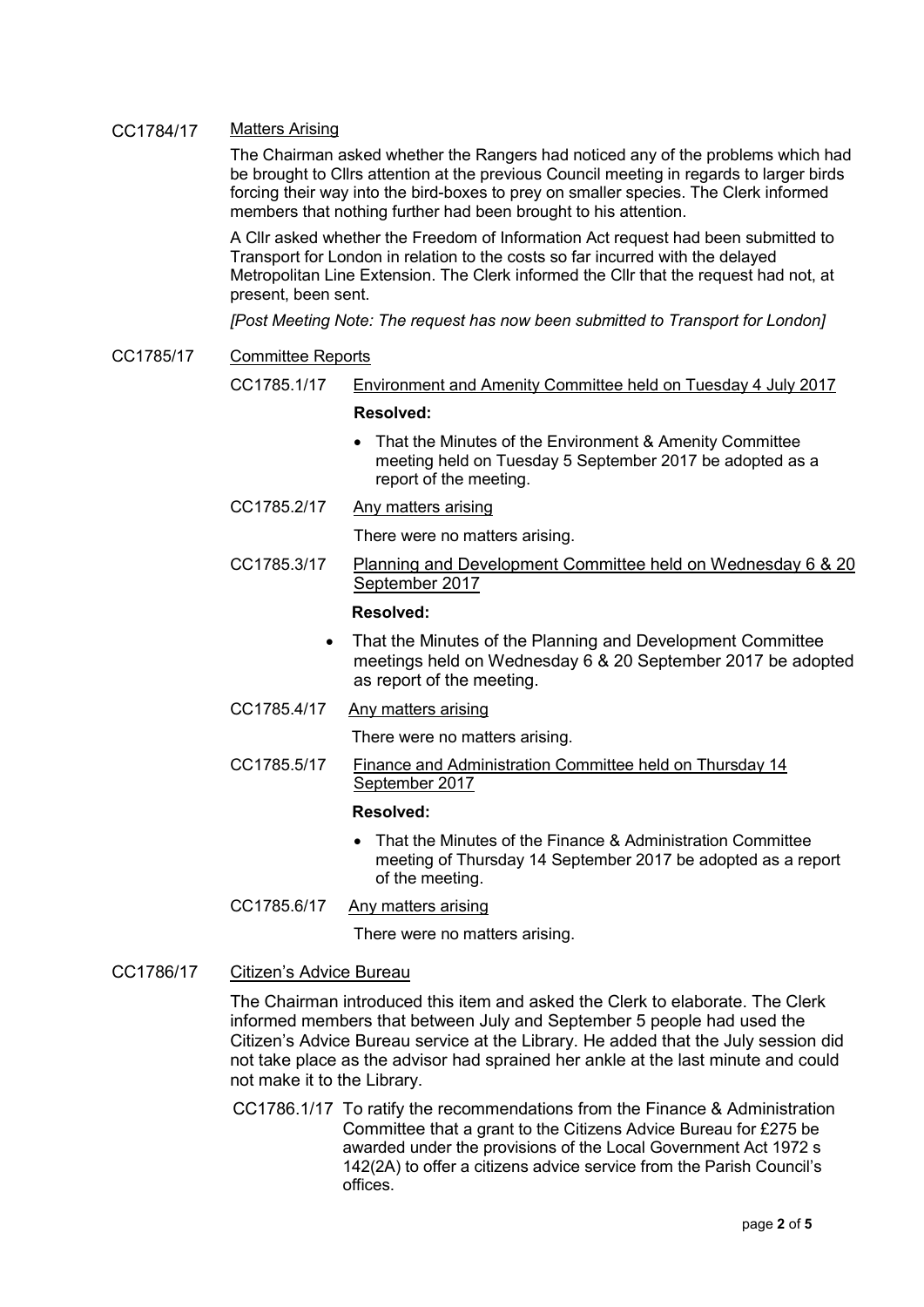# **Resolved:**

• That £275 be awarded under the provisions of the Local Government Act 1972 s 142(2A) to offer a citizen's advice service from the Parish Council's offices.

## CC1787/17 Neighbourhood Plan Update

The Chairman introduced this item and asked the Clerk to elaborate.

The Clerk informed members that the Habitats Regulation Assessment had been prepared and stating that the Neighbourhood Plan had no impact on designated sites. The Strategic Environmental Assessment had also been completed in which it states that an Environmental Assessment was not warranted. The Clerk added that both documents had now been submitted to the Neighbourhood Plan external examiner and we were waiting to hear from her that the submissions are acceptable to go out to consultation to the Environment Agency, Historic England and Natural England.

Members noted the current position.

## CC1788/17 Request of Usage of Weston Wood

The Chairman introduced the item and asked the Clerk to elaborate. The Clerk drew member's attention to the supporting paper supplied with the agenda in which a request had been made to use Weston Wood to teach basic living skills such as fire making, water purification, shelter building and navigation.

A Cllr spoke that they thought that the proposal was a wonderful idea and that the Parish Council should do all they can to get people outdoors and interacting with the natural environment. Another Cllr commented that they thought the purchase of Weston Wood was to preserve it as natural woodland and that by allowing the land to be used commercially it may come at the detriment of other residents.

Another Cllr raised concerns over the possibility of having fires in Weston Wood and that they thought the size of the land in question was too small for such activities. They added that the requester may be under the impression that the Parish Council owns the entirety of Croxleyhall Woods. This was seconded by another Cllr.

A Cllr commented that they felt the proposal was too vague for the Council to commit to any decision at this point.

A Cllr spoke that it would be best to leave the decision for a few years and after a management plan for the site had been produced by Croxley Green Parish Council, but that getting the youth of Croxley Green involved in the natural area was vital for the protection of our natural resources.

CC1789/17 Budgets 2018-19

The Chairman introduced the item and asked the Clerk to elaborate.

The Clerk informed members that they must submit any budget proposals for 2018/19 to him by the end of November.

### CC1790/17 To Elect a Councillor to Sit on the Three Rivers' Environmental Forum

*This item was introduced under Standing Order 9.1.25.* 

The Chairman introduced the item and asked the Clerk to elaborate.

The Clerk commented that a space had arisen on the TRDC Environmental Forum following the passing of Cllr Wynne-Jones. After a discussion it was decided that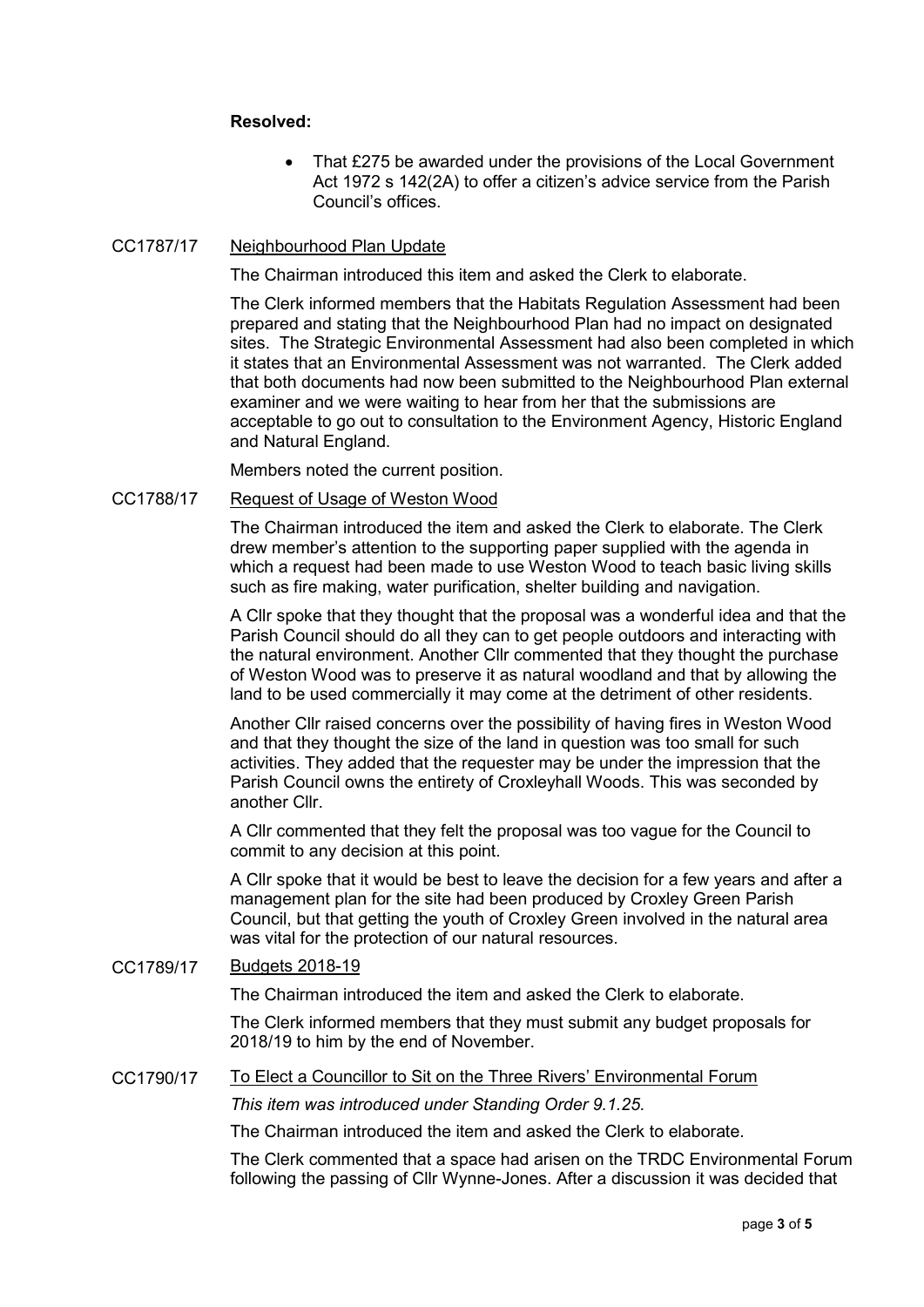Cllr Cole will represent the Parish Council at the forum. It was noted that Cllrs Edmunds & Montague already sit on the forum but did not officially represent Croxley Green Parish Council.

# **Resolved:**

• That Cllr Cole represents Croxley Green Parish Council at the Three Rivers' Environmental Forum.

# CC1791/17 Parish Council Allotment for Preschool Age Children

## *This item was introduced under Standing Order 9.1.14.*

The Chairman introduced this item and asked Cllr Cole to elaborate. Cllr Cole declared a non-pecuniary interest in this matter as he is also a current allotment holder. Cllr Cole then referred members to the recommendations made by the E&A Committee on October 3 in regards to the establishment of a Parish Council operated Allotment at Barton Way with the aim of getting local pre-school age children involved in the project and helping out with the maintenance of the plot.

He added that it would provide educational benefits in understanding how food is grown, provide a structured outdoor activity with associated benefits of vitamin D gain and provide life lessons.

A Cllr asked where the £1000 which would be allocated to the project would be spent. Cllr Cole explained that this figure was necessary for the purchase of the appropriate tools and equipment that was needed to set up the allotment from scratch and keep it maintained throughout the year.

A Cllr asked for a recorded vote.

The results of the vote were as follows:

• **That Croxley Green Parish Council establishes a Parish Council Allotment for Preschool Age Children.** 

| Cllr         | For | Against | Abstain |
|--------------|-----|---------|---------|
| <b>Bains</b> | x   |         |         |
| Baldwin      | X   |         |         |
| Cole         | X   |         |         |
| Collingwood  | X   |         |         |
| Gallagher    | X   |         |         |
| Montague     | x   |         |         |
| Ridley       | X   |         |         |
| Saxon        | X   |         |         |
| Vassiliou    | X   |         |         |
| Wallington   | X   |         |         |

# **Resolved:**

- That Croxley Green Parish Council:
	- $\circ$  Approve of the principle of renting (and paying the annual rent of) an allotment at Barton Way adjacent to the Council offices;
	- $\circ$  Approve an annual budget of £1,000 (excluding Ranger time) to implement this proposal, and seeks its inclusion in the Council budget.
- That the proposal be implemented in early 2018 with the first sessions with children are planned for Easter 2018, subject to the availability of an allotment and preparing it in advance.